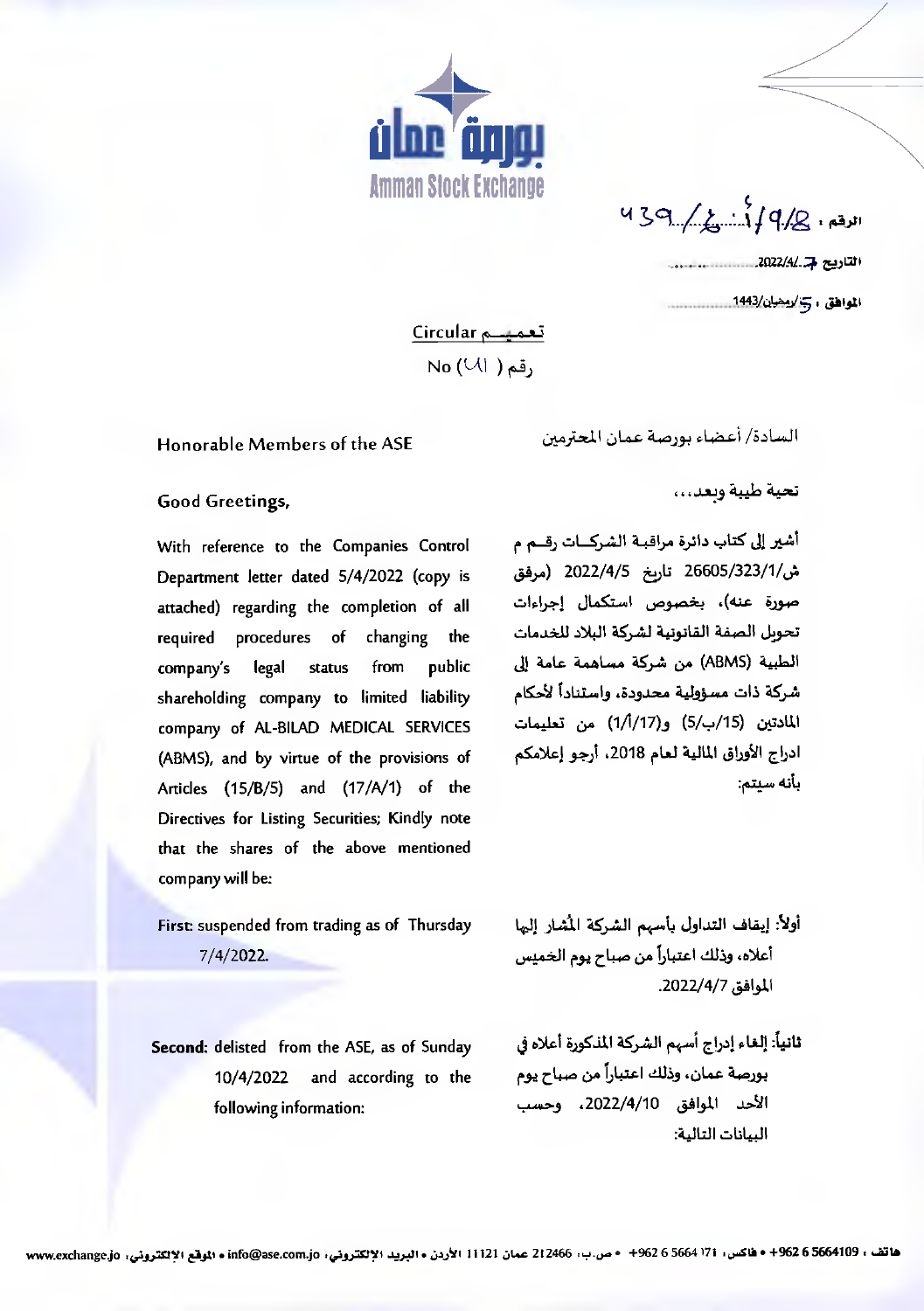

| الرمزالرقمي | الرمز الحرفى | الشركــة              |
|-------------|--------------|-----------------------|
| Code        | Symbol       | The company name      |
| 131002      | <b>ABMS</b>  | البلاد للخدمات الطبية |

**Best Regards,** 

وتفضلوا بقبول فائق الإحترام...

مسازن نجيب الوظائفي/ المديسو التنفيسسذي

Mazen Najib Wathaifi/ Chief Executive Officer

CC: - Jordan Securities Commission - Securities Depository Center

- Operantions Department

- AL-BILAD MEDICAL SERVICES

تسخه - مينة الأوراق المالية - مركز ايداع الأوراق المالية - دائرة العمليات -شركة البلاد للغدمات الطبية

ن: 9621171 + 962 + 0 0 - 0 - 0 0 11246 عمار. 11121 الأردن • البريد الإلكتروني : info@ase.com.jo • الموقع الإلكتروني : www.exchange.jo  $-616$